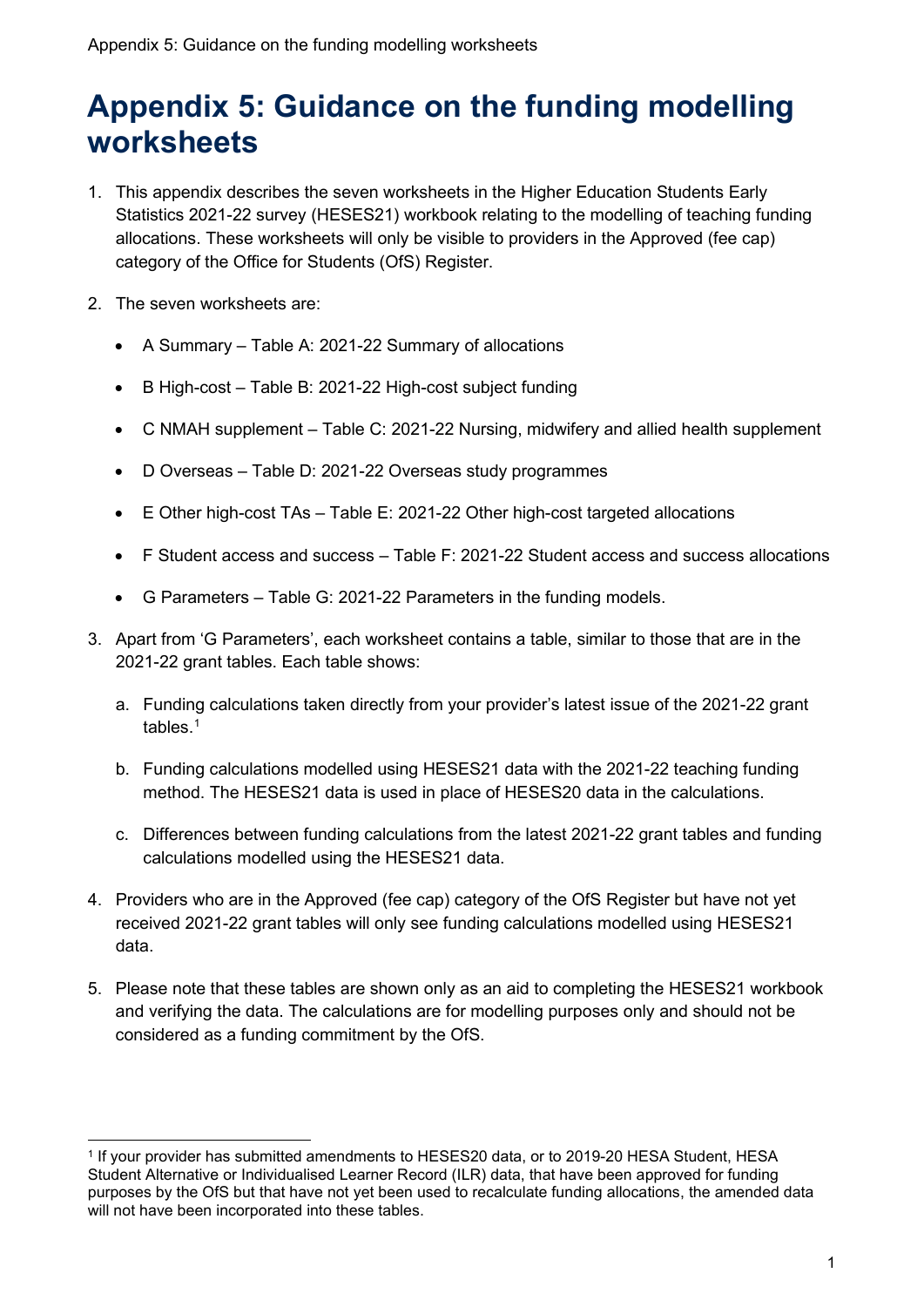# **Table A: 2021-22 Summary of allocations**

6. This comparison table shows a summary of all teaching funding allocations. Most of the allocations are taken from the subsequent worksheets, apart from those allocations which are not based on HESES data. This table can be used to identify unusual differences at a high level, while the remaining tables can be used to look at the differences in more detail.

## **Table B: 2021-22 High-cost subject funding**

7. This table shows high-cost subject funding and is populated as follows.

#### **'Calculations from latest 2021-22 grant tables' section**

8. Values in this section are taken from the 'B High-cost' worksheet in your provider's latest 2021- 22 grant tables.

#### **'Calculations modelled using HESES21 data' section**

- 9. For price groups A, B, C1.1 and C1.2 only, values in the 'Total FTEs for 2021-22 high-cost subject funding' column is the sum of standard and long length values taken from:
	- a. Column 4, OfS-fundable of the '1 Full-time' worksheet for full-time rows.
	- b. Column 4a, OfS-fundable of the '3 Part-time' worksheet for part-time rows.
- 10. Values in the 'High-cost subject funding (£)' column are calculated from the values in the 'Total FTEs for 2021-22 high-cost subject funding' column multiplied by the relevant price group rate and scaling factor for high-cost subject funding on the 'G Parameters' worksheet.

#### **'Difference' section**

- 11. Values in the 'Total FTEs for 2021-22 high-cost subject funding' column are calculated from the values in the corresponding column in the 'Calculations modelled using HESES21 data' section, minus the values in the corresponding column in the 'Calculations from latest 2021-22 grant tables' section.
- 12. Values in the 'High-cost subject funding (£)' column are calculated from the values in the corresponding column in the 'Calculations modelled using HESES21 data' section, minus the values in the corresponding column in the 'Calculations from latest 2021-22 grant tables' section.

## **Table C: 2021-22 Nursing, midwifery and allied health supplement**

13. This table shows the Nursing, midwifery and allied health supplement and is populated as follows.

#### **'Calculations from latest 2021-22 grant tables' section**

14. Values in this section are taken from the 'C NMAH supplement' worksheet in your provider's latest 2021-22 grant tables.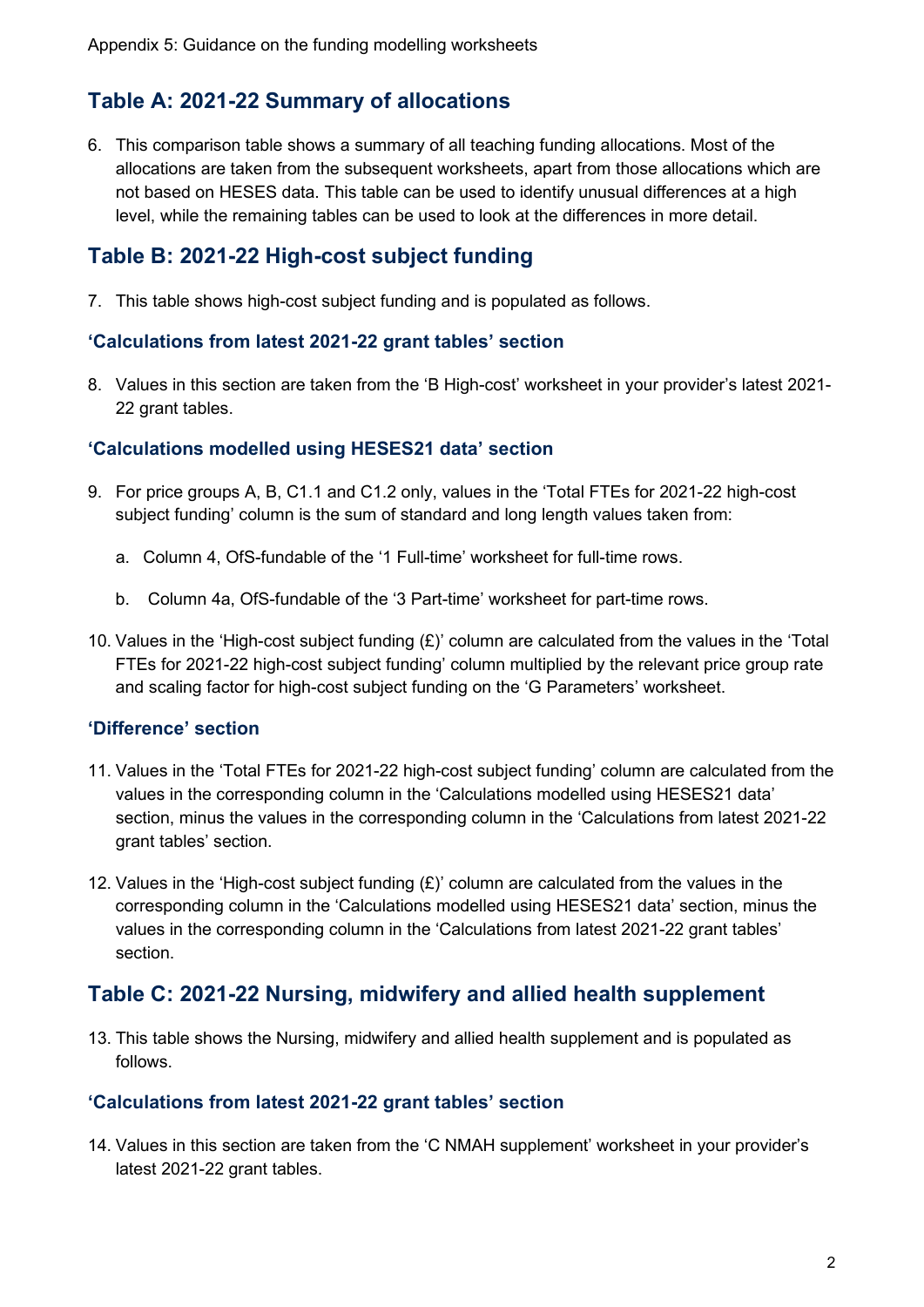#### **'Calculations modelled using HESES21 data' section**

- 15. Values in the 'OfS-fundable FTEs from OfS data survey' section are the sum of the following:
	- a. Column 4, OfS-fundable in the '6a Health full-time' worksheet, and Column 4, OfS-fundable multiplied by 0.5 in the '6b Health sandwich' worksheet, for the 'Full-time and sandwich year out' column.
	- b. Column 4a, OfS-fundable in the '6c Health part-time' worksheet, for the 'Part-time' column.
- 16. Values in the 'Total FTEs for NMAH supplement' column are the sum of the values in the 'OfSfundable FTEs from OfS data survey' section.
- 17. Values in the 'Nursing, midwifery and allied health supplement (£)' column are calculated from the values in the 'Total FTEs for NMAH supplement' column multiplied by the relevant rate for each profession and level of study for the nursing, midwifery and allied health supplement on the 'G Parameters' worksheet.

#### **'Difference' section**

- 18. Values in the 'Total FTEs for NMAH supplement' column are calculated from the values in the corresponding column in the 'Calculations modelled using HESES21 data' section, minus the values in the corresponding column in the 'Calculations from latest 2021-22 grant tables' section.
- 19. Values in the 'Nursing, midwifery and allied health supplement (£)' column are calculated from the values in the corresponding column in the 'Calculations modelled using HESES21 data' section, minus the values in the corresponding column in the 'Calculations from latest 2021-22 grant tables' section.

## **Table D: 2021-22 Overseas study programmes**

20. This table shows the Overseas study programmes allocation. The table is populated as follows.

#### **'Calculations from latest 2021-22 grant tables' section**

- 21. All of the values in this section are taken from the 'D Overseas' worksheet in your provider's latest 2021-22 grant tables. This section shows separate calculations for:
	- a. 2019-20, based on HESES19
	- b. 2020-21, based on HESES20.
- 22. Values in the 'Years abroad from OfS data survey' section are the sum of the Column 1 and 2 values for the equivalent columns in the '4 Year abroad' worksheet in HESES19 or HESES20. The 'Overseas study programmes (£)' value for '2021-22 Overseas study programmes allocation' is the higher value based on 'Total based on 2019-20 data' (from HESES19) or 'Total based on data' (from HESES20). Note that sandwich year out outgoing years abroad outside the Erasmus+ and Turing programmes are not included in this allocation.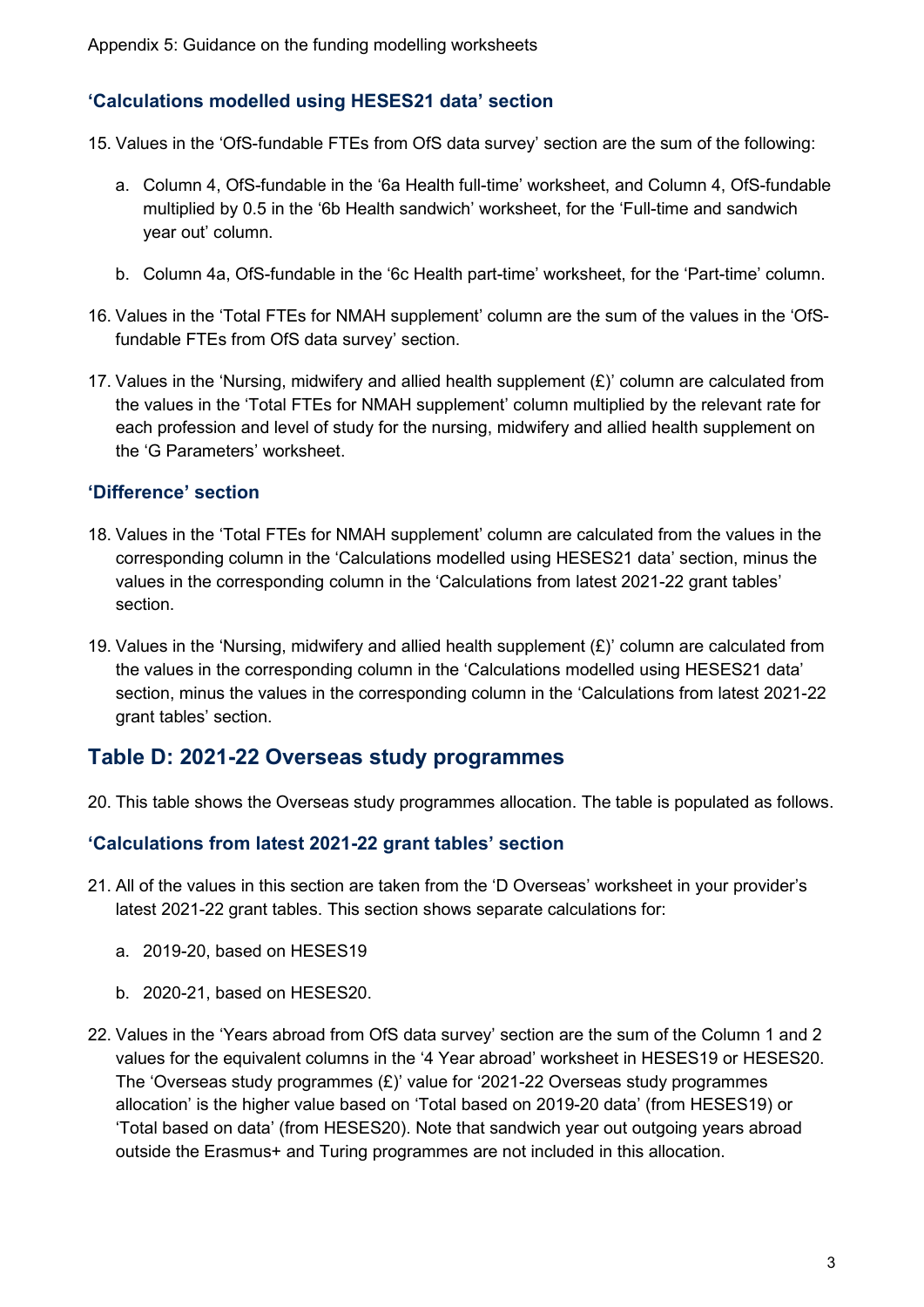#### **'Calculations modelled using HESES21 data' section**

- 23. This section shows separate calculations for:
	- a. 2019-20, based on HESES19
	- b. 2021-22, based on HESES21.
- 24. Values in the 'Years abroad from OfS data survey' section and are the sum of the Column 1 and 2 values for the equivalent columns in the '4 Year abroad' worksheet in HESES19 or HESES21. Values in the 'Overseas study programmes  $(E)$ ' column are calculated from the values in the 'Overseas study programmes' column multiplied by the rate for Overseas study programmes on the 'G Parameters' worksheet.
- 25. The 'Overseas study programmes  $(E)$ ' value for '2021-22 Overseas study programmes allocation' is the higher value based on 'Total based on 2019-20 data' or 'Total based on data'. Note that sandwich year out outgoing years abroad outside the Erasmus+ and Turing programmes are not included in this allocation.

#### **'Difference' section**

- 26. Values in the 'Total years countable for Overseas study programmes' column are calculated from the values in the corresponding column in the 'Calculations modelled using HESES21 data' section, minus the values in the corresponding column in the 'Calculations from latest 2021-22 grant tables' section.
- 27. Values in the 'Overseas study programmes  $(E)$ ' column are calculated from the values in the corresponding column in the 'Calculations modelled using HESES21 data' section, minus the values in the corresponding column in the 'Calculations from latest 2021-22 grant tables' section.

## **Table E: 2021-22 Other high-cost targeted allocations**

28. This table shows other high-cost targeted allocations and is populated as follows.

#### **'Calculations from latest 2021-22 grant tables' section**

29. Values in this section are taken from the 'E Other high-cost TAs' worksheet in your provider's latest 2021-22 grant tables.

#### **'Calculations modelled using HESES21 data' section**

- 30. Values in the 'Total FTEs for 2021-22 other targeted allocations' column are taken from:
	- a. Column 4, OfS-fundable of the '1 Full-time' worksheet for full-time rows.
	- b. Column 4, OfS-fundable of the '2 Sandwich' worksheet for sandwich year out rows multiplied by 0.5.
	- c. Column 4a, OfS-fundable of the '3 Part-time' worksheet for part-time rows.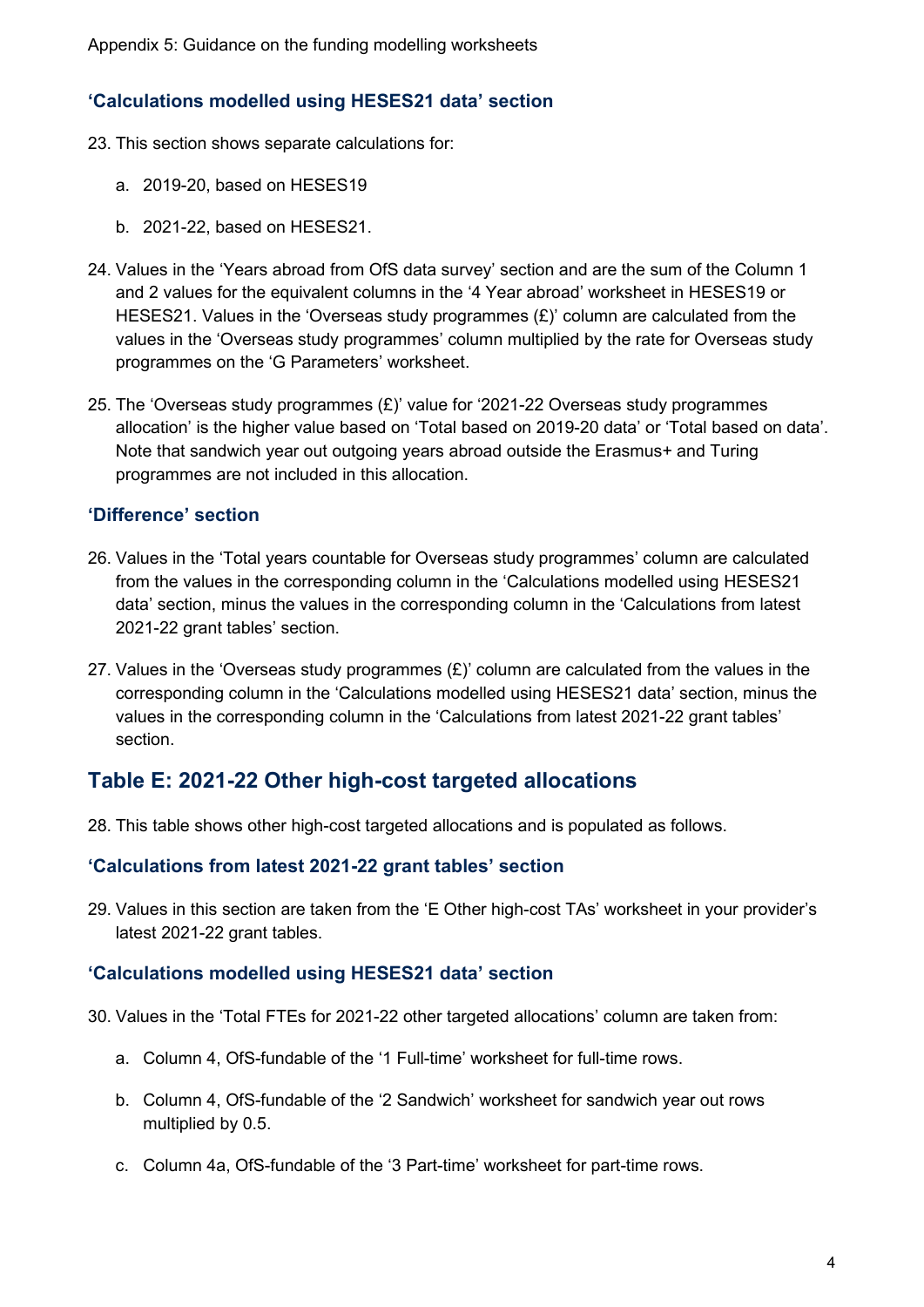- 31. Values in the 'Postgraduate taught supplement  $(E)$ ' column are calculated from the values in the 'Total FTEs for 2021-22 other targeted allocations' column multiplied by the relevant rate for the postgraduate taught supplement on the 'G Parameters' worksheet.
- 32. Values in the 'Intensive postgraduate provision  $(E)$ ' column are calculated from the values in the 'Total FTEs for 2021-22 other targeted allocations' column multiplied by the relevant rates for the intensive postgraduate provision allocation on the 'G Parameters' worksheet.
- 33. Values in the 'Accelerated full-time undergraduate provision  $(E)$ ' column are calculated from the values in the 'Total FTEs for 2021-22 other targeted allocations' column multiplied by the relevant rates for the accelerated full-time undergraduate provision allocation on the 'G Parameters' worksheet.

#### **'Difference' section**

34. The values in the 'Total FTEs for 2021-22 other targeted allocations' column are calculated from the values in the corresponding column in the 'Calculations modelled using HESES21 data' section, minus the values in the corresponding column in the 'Calculations from latest 2021-22 grant tables' section. The equivalent differences are also shown for 'Postgraduate taught supplement  $(E)$ ', 'Intensive postgraduate provision  $(E)$ ', and 'Accelerated full-time undergraduate provision (£)'.

## **Table F: 2021-22 Student access and success**

35. This table shows the student access and success allocations and is populated as follows.

#### **'Calculations from latest 2021-22 grant tables' column**

36. All of the values in this column are taken from the 'F Student access and success' worksheet in your provider's latest 2021-22 grant tables.

## **'Calculations modelled using HESES21 data' column**

- 37. The value for 'Total FTEs for 2021-22: Full-time and sandwich year out UG' is the sum of:
	- a. Total of Column 4, OfS-fundable, UG of the '1 Full-time' worksheet.
	- b. Column 4, OfS-fundable, UG of the '2 Sandwich' worksheet multiplied by 0.5.
- 38. The value for 'Total FTEs for 2021-22: Part-time UG' is the total of Column 4a, OfS-fundable, UG of the '3 Part-time' worksheet.
- 39. The value for 'Total FTEs for 2021-22' is the sum of the:
	- a. Total of Column 4, OfS-fundable of the '1 Full-time' worksheet.
	- b. Total of Column 4, OfS-fundable of the '2 Sandwich' worksheet multiplied by 0.5.
	- c. Total of Column 4a, OfS-fundable of the '3 Part-time' worksheet.